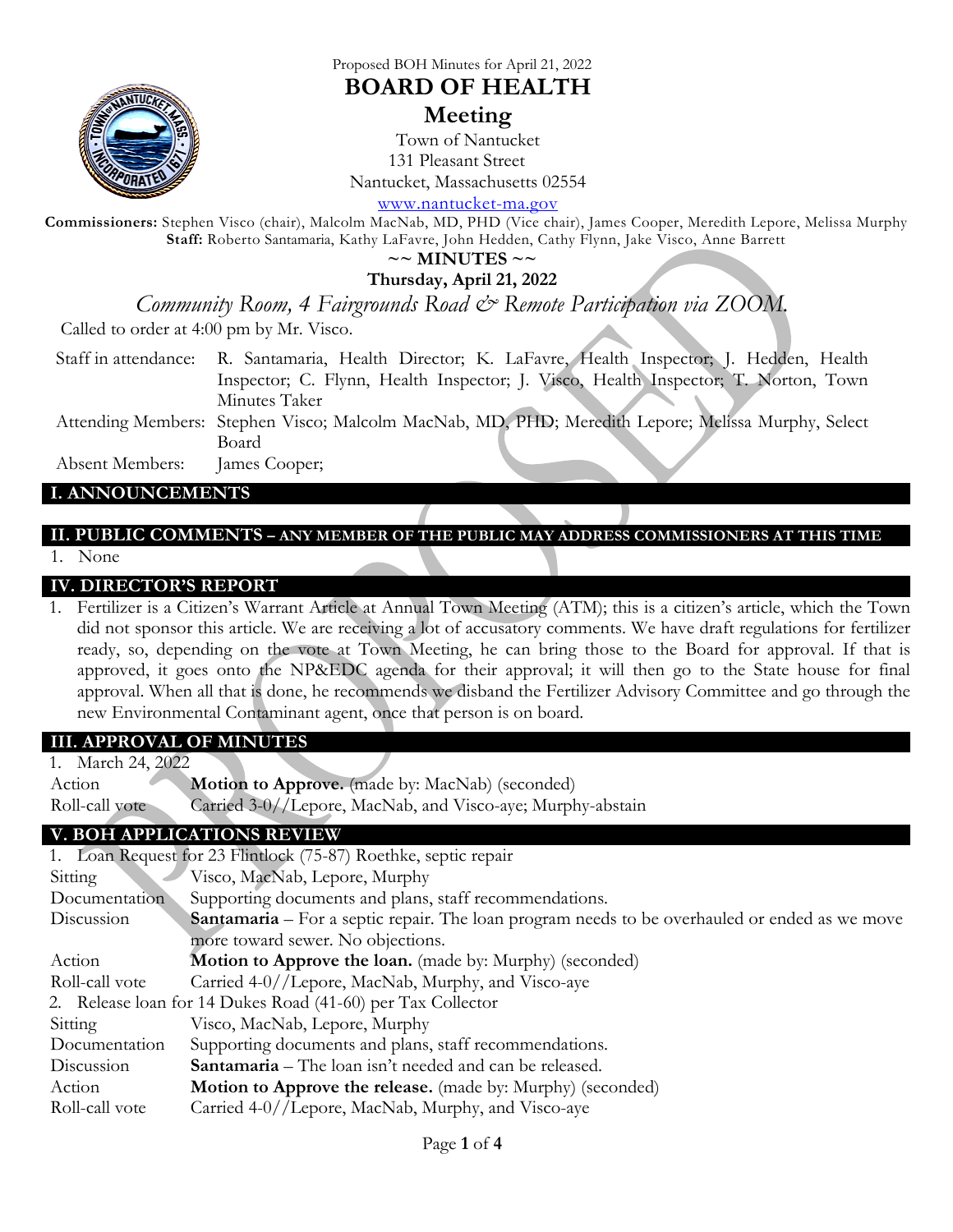Proposed BOH Minutes for April 21, 2022

- 3. Referral documents from Barnstable County re: no Operation & Maintenance agreement (O&M).
	- a) 20 Ellen's Way (81-178)
	- b) 22 Capum Pond Road (40-112)
	- c) 25 Ellen's Way (81-181)
	- d) 31 North Pasture (44-78)
	- e) 72 Pocomo Road (15-37)
	- f) 26 Pequot Street (80-128)

Sitting Visco, MacNab, Lepore, Murphy

- Documentation Supporting documents and plans, staff recommendations.
- Discussion **Santamaria** 22 Capaum Pond, 25 Ellen's Way, and 72 Pocomo have put their O&Ms in place; no action is necessary on them. The BOH needs to vote to authorize for the Health Department to fine the remaining three properties \$300 a day until O&M is in place.
	- **Lepore** Asked if these are I/A.
		- **Santamaria** Yes; an O&M must be in place to ensure they are working properly. The O&M is a State-wide requirement for all septic systems.
		- **Visco** This has been an on-going problem, which the staff is dealing with; it shouldn't be so difficult. He would support sending out the fines.
	- **Santamaria** Our tracking is all through Barnstable County and we need to accept their letters.
- Action **Motion to accept the Barnstable County Department of Health and Environment letters for the three relevant properties and authorize staff to fine each property \$300 a day until the O&M is filed.** (made by: Murphy) (seconded)
- Roll-call vote Carried 4-0//Lepore, MacNab, Murphy, and Visco-aye
- 4. Variance request for 6 Deer Run Road (57-14.5) BOH Local Reg 56.02 A nitrogen loading in HPWS (Ted King) Sitting Visco, MacNab, Lepore, Murphy
- Documentation Supporting documents and plans, staff recommendations.
- Discussion **Ted King** Lot is 80,000 sf in the Hummock Pond Watershed so asking for the variance; there are no objections
	- **Santamaria** This is for nitrogen loading. The bedrooms are restricted to 1 bedroom per 10,000 sf.
	- **Hedden** Staff has no objections.
- Action **Motion to Approve.** (made by: MacNab) (seconded)
- Roll-call vote Carried 4-0//Lepore, MacNab, Murphy, and Visco-aye
- 5. Variance request for 14 Woodland Drive (64.04) B.1 nitrogen loading in well protection district
- Sitting Visco, MacNab, Lepore, Murphy
- Documentation Supporting documents and plans, staff recommendations.
- Discussion **Santamaria** This is similar to Deer Run Road; they are looking to install an I/A system with 2 existing bedrooms and 1 proposed.
	- **Don Bracken**, Bracken Engineering Zone 2 is not in any local water protection areas. This is allowed under Title 5 with an I/A system.
- Action **Motion to Approve.** (made by: Murphy) (seconded)
- Roll-call vote Carried 4-0//Lepore, MacNab, Murphy, and Visco-aye

# **VI. BOH BUSINESS**

1. PFAS update:

**Santamaria** – Two weeks ago, he attended a Science of PFAS Conference set by NEWOMA; we liaised with Department of Environmental Protection, Western Solutions, and CDM Smith, which is working with the Town. Went through PFAS destruction technologies and connected with manufacturers. The hope is to implement some of new technology here. The PFAS Action Group from Nantucket gave a presentation on our firefighter gear. Nantucket is so far ahead of the rest of the State. The process of our work is still going slowly. Wannacomet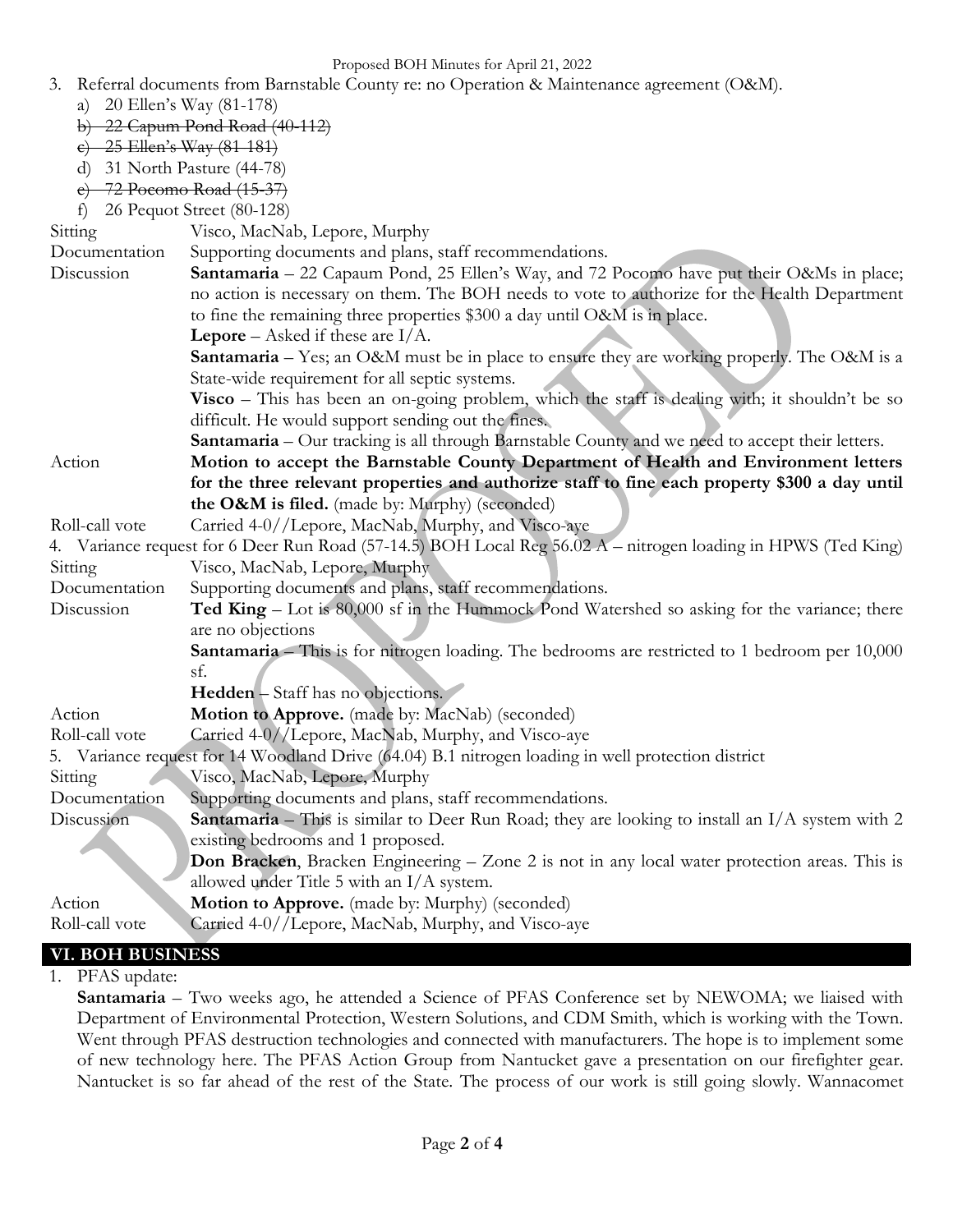Water Company broke ground to install water system west of the Airport. We will be finding it in other water sources as well as waste streams. We have to build a knowledge base before we can do an action base.

2. COVID-19 Update:

**Santamaria** – We're doing well despite a small spike after teacher Appreciation Week. Doing 1<sup>st 2nd</sup>, 3<sup>rd</sup> and 4<sup>th</sup> boosters through the State program. You can sign up at the Town website and on Wednesday from 4-6 at the 131 Pleasant Street trailer. Those are for the full range of ages. We can do home visits for homebound people. Hopefully we're looking at the endemic side of COVID. The Federal mandate was lifted by a judge, but DOJ is appealing that. Local mask mandates are not affected as they are protected by  $10<sup>th</sup>$  Amendment.

**MacNab** – Asked if the spike is based on PCR or antigen testing.

**Santamaria** – The large amount of antigen testing has under reported our PCR number. The Sewer numbers put us closer to 50 cases last week of BA2, which is a subvariant of Omicron.

**Lepore** – Asked if the State provides and PCR testing. Antigen doesn't seem to detect until after infection

**Santamaria** – The only way to get a PCR test is to present at the Emergency Room with symptoms or go off Island. With the flood of antigen testing, we saturated the population so now we are getting a significant under reporting of the general population. We will continue waste water testing through the summer at least, if not in perpetuity. Due to the cost, we now test every other week; it's about \$1000 per test. You have to be at least 4 months out from your  $3<sup>rd</sup>$  booster to get your  $4<sup>th</sup>$ ; this is recommended for 55 or older

3. Immuno-Enhanced Mice update:

**MacNab** – Massachusetts Institute of Technology was here 1½ weeks ago. They have made miraculous progress in getting close to having a mouse immune to Lyme. We're a long way from getting an immune mouse on the Island; they would first introduce mice to an uninhabited island and would need Town approval to introduce them to Nantucket. The steering committee has lost some members; he'll be putting forward to the BOH names for the committee membership.

**Santamaria** – Science is conflict and debate; we need that. This morning, the Boston Globe ran an article on this project; it was very neutral, expressing just the facts.

**MacNab** – The grant in combination with Martha's Vineyard, asked if a Lyme disease person was involved in that.

**Santamaria** – Yes, Patrick Reynolds will be our tick expert. We're working with State funding to get him over here for 1 week this summer. Last year we 169 suspect and confirmed Lyme cases on Nantucket; that's much higher than where we were before COVID.

**Lepore** – Asked if we've seen anything about Lone Star Ticks.

**Santamaria** – Lone Star is the primary tick on Martha's Vineyard and the town of Gosnold; we are not getting them in the numbers the Vineyard or Gosnold are seeing. There is concern they will become the primary tick here in the next few years. They carry Southern Tick Associated Rash Illness - STARI, Powassan, Ehrlichia, Alphagalactose allergy, and Borrelia miyamotoi.

4. Pools

**Santamaria** – We keep going back and forth over what a pool regulation would look like; we got one through Town Counsel for approval. Ms. Gibson wants to meet with us Tuesday to go over our progress; he will bring that back to this board. This summer we will go with the *status quo*.

5. Staffing

**Visco** – Mr. Santamaria said we might need input on staff positions requested at ATM.

**Santamaria** – Finance Committee recommended approval for funding our staffing request. Review the positions requested.

6. Article 39 (Bylaw: Short-term Rental Regulations)

**Murphy** – Asked what will happen if Article 39 STR is passed. Asked what the inspection requirements would be. **Santamaria** – If 39 passes, Health will look at employing the services of a company like Granicus to gather the data; they offer the ability to do the registration for us. We would still need to have BOH vote to fine violators. Inspections would need to meet the standard housing requirements. Don't know if we have enough staff for that, but he hopes Granicus technology will help focus on problem properties.